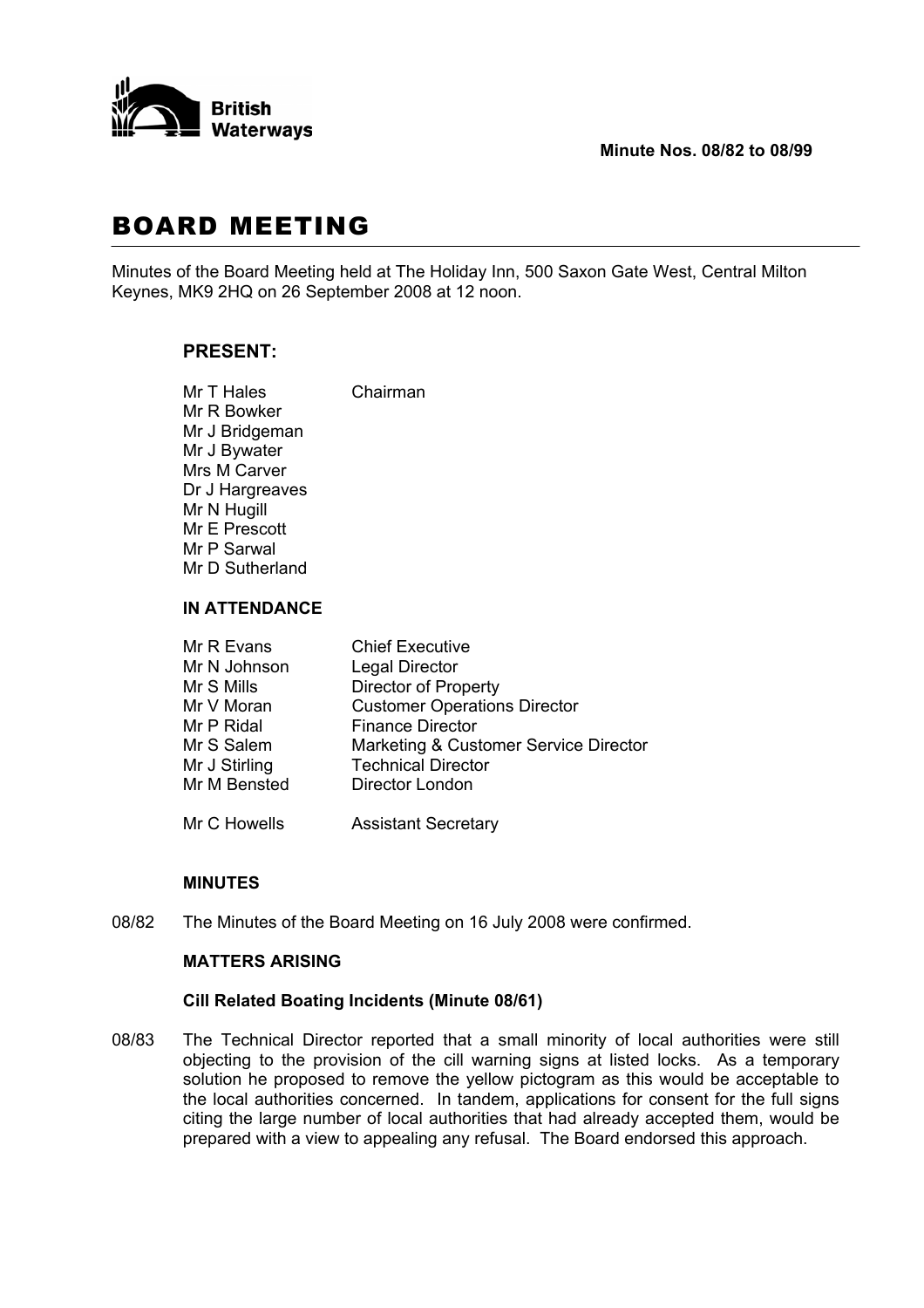## **CHIEF EXECUTIVE'S REPORT**

08/84 The Board noted BWB 3339. This included a full report on health and safety issues and risk together with a supplement.

## **Treasury Operational Efficiency Programme**

08/85 The Chief Executive advised that the above programme included looking for opportunities for disposal of public assets and that the BW commercial assets could be at risk. He said that there was a strong case that BW was managing its commercial assets well and should retain them rather than having to sell any off. A paper putting this case was being submitted to Defra/Treasury.

## **English Partnerships/Housing and Communities Agency**

08/86 The Director of Property reported that it was now considered unlikely that BW would come within the ambit of the English Partnerships initiative for Departments and their Agencies/NDPBs to deliver a quota of affordable housing from their surplus land holdings.

## **IWA Festivals**

08/87 The Chief Executive referred to the significant investment by BW in time and resources, of circa £100k in total, in hosting the IWA National Festival at Autherley Junction and the Restoration Festival (Monty 08). This would be brought to the attention of the Council and its new Chairman to ensure they were fully aware of the benefit they received.

## **Boat Licence Prices from 1 April 2009**

08/88 The Marketing & Customer Service Director referred to the work which had been undertaken with advice from the British Waterways Advisory Forum to ensure that the substantial boat licence price increase for 2009 was as fair as possible. There would be a final discussion at the November BWAF meeting and full proposal to the BW Board Meeting later in that month. The percentages would be introduced in April as planned. He was grateful to the Forum for its contribution on this issue.

## **Edinburgh Quay**

08/89 The Board approved the appointment of Katie Hughes, Senior Property & Regeneration Manager, Scotland, to the Board of Edinburgh Quay in place of Richard Curtis.

#### **FINANCE REPORT**

- 08/90 The Finance Director introduced BWB 3336 which covered:
	- the latest cash position and the commercial capital forecast
	- the trading results for the 4 months to July 2008 and the F4 full year forecast for 2008/09
	- an explanation of the new layout of the Orange Book and KPI reporting, and
	- a follow up report on BWML.

 It was agreed to receive a full report at the next Board Meeting on the down/upside risk scenarios for BW's joint ventures.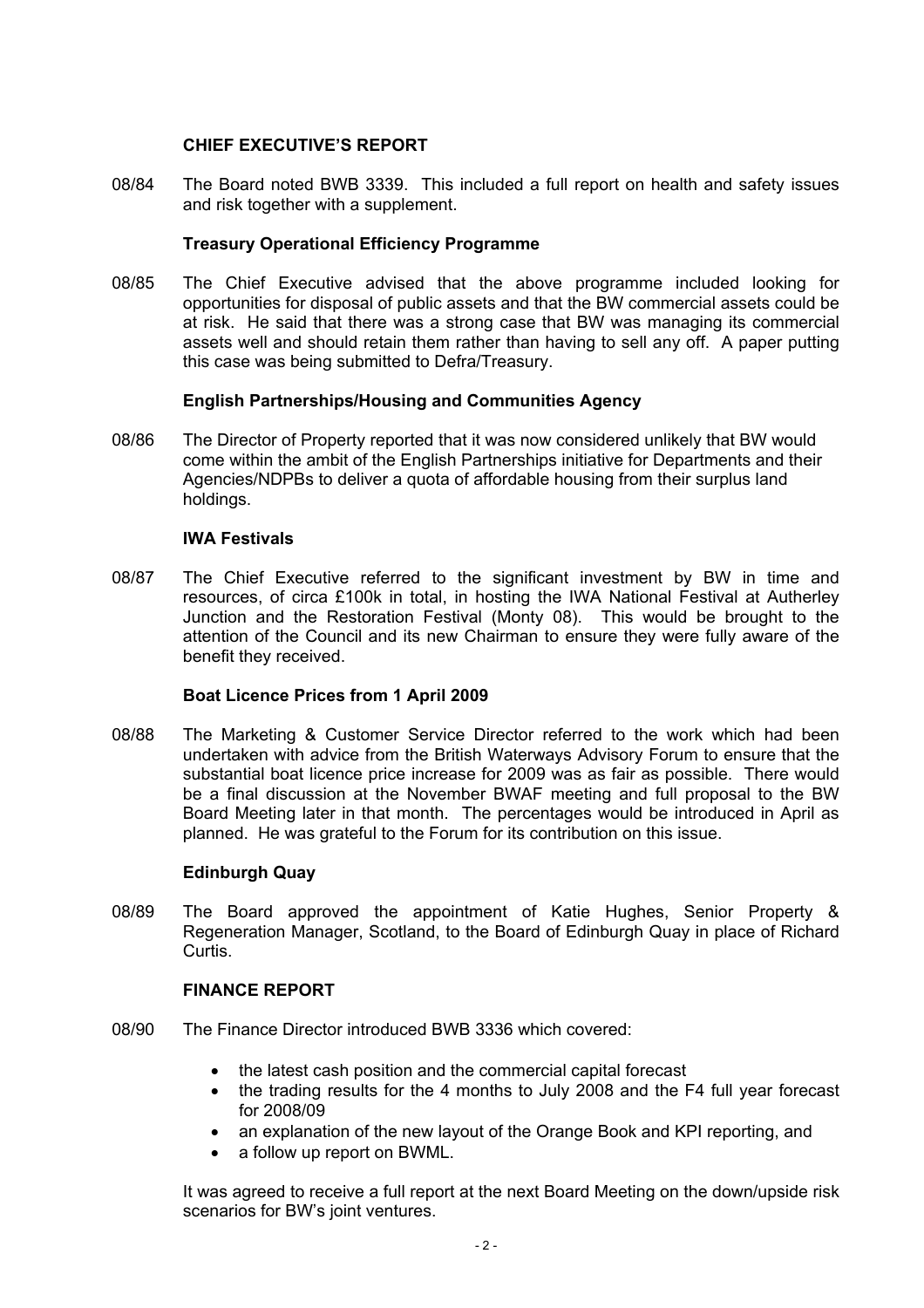The Board welcomed the progress with the new layout of the Orange Book (the Board and Shareholder Report) which was now shared with Defra.

#### **CAVENDISH HOUSE, STOCKTON-ON-TEES**

08/91 The Board considered BWB 3338 and approved the disposal of this investment property to AWG Wylie Children's Trust for £8.905 million plus VAT.

## **PROPERTY UPDATE REPORT**

08/92 The Director of Property introduced BWB 3337.

 The Board noted an update on the principal JVs including a strategy for ISIS. Mr. Mills undertook to brief Mr. Sutherland further on the latter outside the meeting.

 Mr. Sarwal asked why the Brentford property had been transferred into ISIS for a net £10.5m (£21m less BW equity contribution of £10.5m) when there was significant risk to the ISIS business. Mr. Mills replied that, in addition to the contractual obligation to undertake the property transfer and BW's funding obligations in respect of the ISIS Limited Partnership, the Brentford property would also provide additional security for other ISIS obligations which should reduce future cash calls on BW. On balance, therefore, the decision to proceed was felt to be in the best interests of BW.

 The Board delegated a decision on future funding of the Gloucester Quay joint venture to the Property Committee. This would depend on the outcome of discussions currently in progress with HBOS and include a detailed appraisal of the return from the additional food and beverage investment.

 The Board noted the approval given by the Property Committee to revise the terms of the option agreement with Canary Wharf for the acquisition of an area of waterspace at Herons Quays West, London Docklands. The approval given by the Property Committee to revise the terms of the Brentford sale to ISIS was also noted.

## **WATERSIDE PUB PARTNERSHIP UPDATE**

08/93 The Board noted BWB 3340 by the Customer Operations Director.

 It agreed a recommendation to maintain the partnership. The Board would keep the performance of this partnership under review and will revisit BW's strategy when the markets improve.

## **CORE WATERWAY/INFRASTRUCTURE**

08/94 The Board noted BWB 3341.

 The Technical Director gave an update on the Stourbridge Canal breach that occurred following heavy rain on the 6/7 September. The indication was that the River Stour had backed up following blockage at a bridge or culvert and that the flood water had then inundated the canal. Estimates of the cost of the repair works, which would be completed in early 2009, were between £500k and £750k.

The Olympic Waterway Restoration update report by the Director London was noted.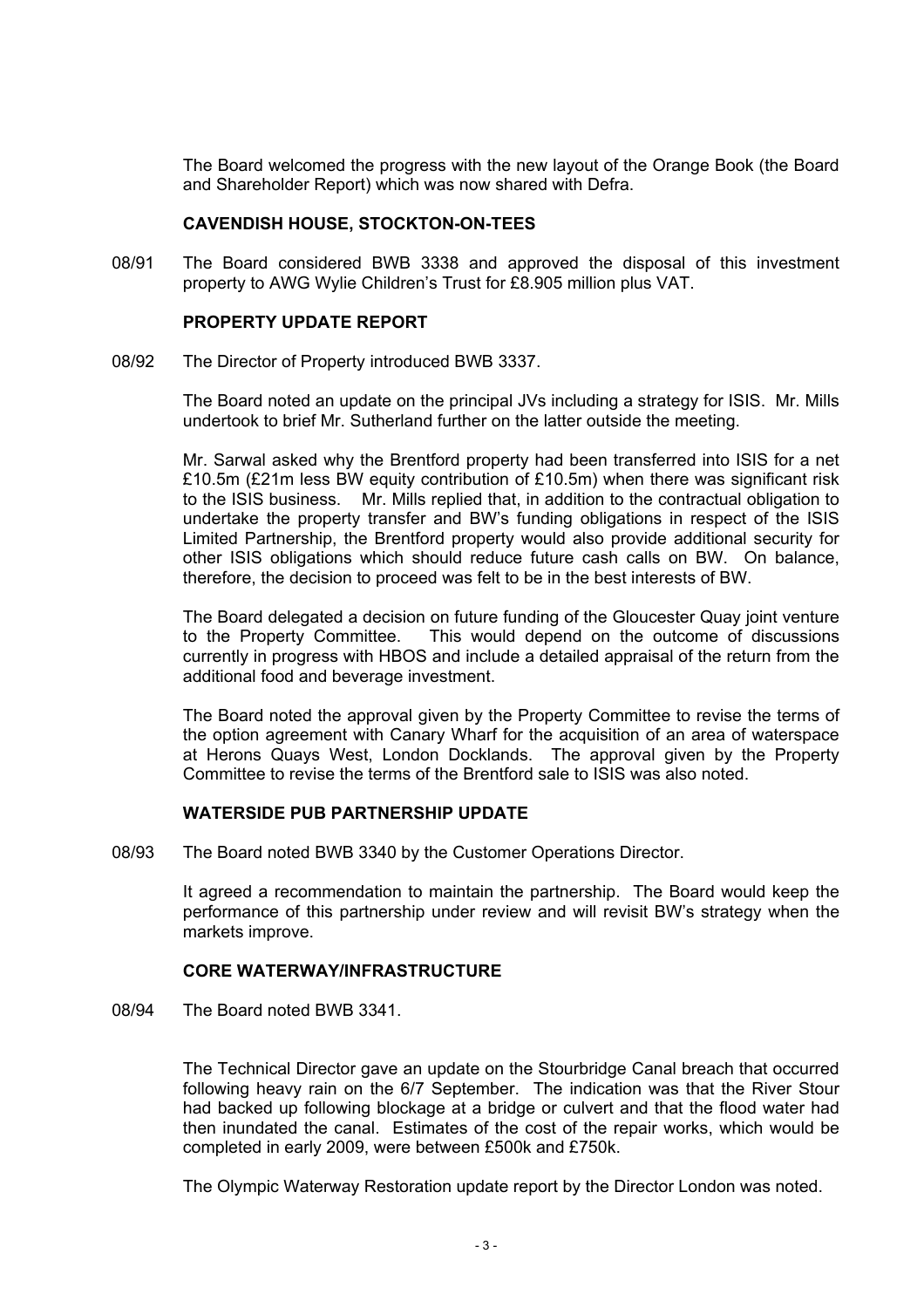## **MOORINGS TENDER TRIAL OUTCOME**

08/95 Mr. Salem introduced BWB 3342.

 He referred to the one year trial in which BW sold vacancies on its managed moorings by tender on-line and the period of consultation that was built into the middle of the trial. With the consultation complete and the experience of the current tender system now gained, the Board was invited to consider recommendations for the way forward for the allocation of BW's mooring vacancies and for pricing the rest of the moorings, i.e. those which remained occupied.

 The Board noted the results of the moorings tender trial to date and the responses to the consultation. It endorsed the recommendations set out in Section 2 of the report.

 It was further noted that a full response to the consultation would be published in October with a copy made available for Board Members to comment on in advance.

#### **BOARD COMMITTEES**

08/96 The Board noted the Minutes of the Property Committee meetings held on 10 July and 1 September 2008 and of the Fair Trading Committee meeting held on 15 July 2008.

 Mr. Bowker reported orally on the meeting of the Audit Committee held on 10 September 2008. Points included :

- the external auditors management letter for 2007/08 had not raised any issues for concern
- the Committee had undertaken its regular review of risks in BW. The Executive was considered to be well advanced in its preparations for managing change arising from the Strategy Review. Two new risks were the Treasury Review and commercial capital liquidity. The Finance Director had given reassurance on the latter
- the visitor risk assessment audit had raised important issues on the effectiveness of the implementation of policies and initiatives in BW more generally. The Executive would be reporting further on how this was being addressed
- Tim Langmaid, Audit Secondee and Senior Projects Manager, West Midlands, had presented the visitor risk assessment report. His work had been of a high quality and this reflected well on internal audit
- reports were received confirming the effectiveness of both the internal audit and external audit functions.

 The Board approved a recommendation from the Audit Committee that its risk tolerance be increased from its present level of £2 million to £5 million.

#### **FEEDBACK FROM BOARD VISIT**

08/97 The Board expressed appreciation of the presentations by the South East Business Unit the previous day and the arrangements for the visits to Blisworth and Stoke Bruerne.

#### **OTHER BUSINESS**

#### **Change to Bank Signatories**